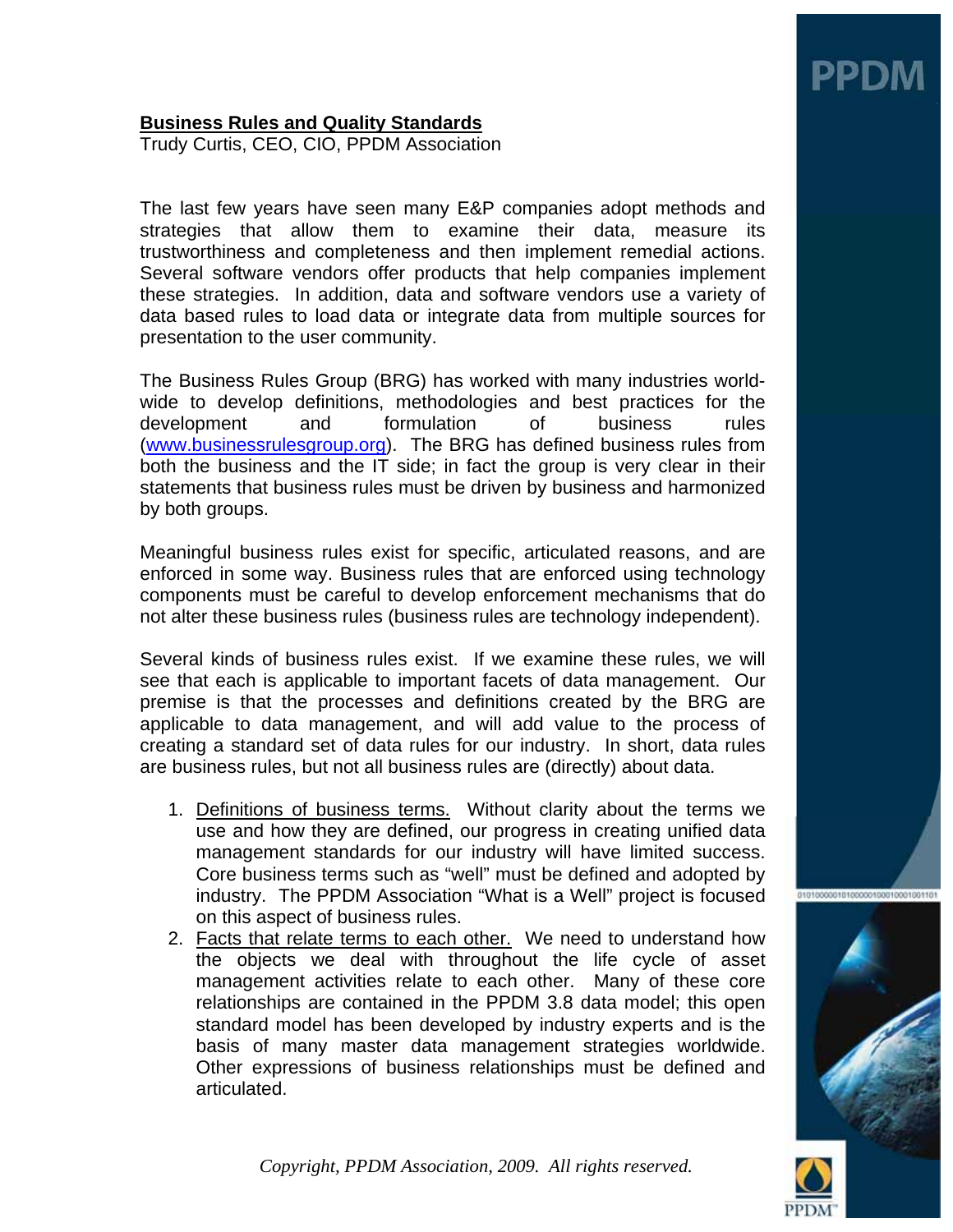- 3. Constraints and rules about what is permitted. These relationships refine rules about how data should behave. These rules are often expressed as data quality rules. For example, well logs should always be related to a wellbore.
- 4. Derivations. These rules define how the knowledge we have about one object may be used to calculate or infer other knowledge. These can exist as simply as rules that confine one kind of data value based on another data value (the deepest depth of a logged interval cannot be deeper than the deepest depth of the wellbore). At the highest level, they can be used to infer business intelligence.

Business rules generally consist of three parts, each of which helps to communicate the intent and function of the rule to an appropriate audience. We feel that using these components will add value to the creation of standard data quality rules:

- 1. The Policy. This is usually a general, enterprise-wide statement that helps to connect the business rule with business processes and the overall objectives for a business or an industry.
- 2. The Business Rule statement. This is usually a plain language statement of the business rule that is intended to be read by people. It should be understandable to business people, and should be atomic (can't be broken down). These statements are independent of people, processes and technology.
- 3. The Formal Rule statement. This captures the rule in a structured language that is useful for IT specialists and can be adapted to computer language. Semantics of Business Vocabulary and Business Rules (SBVR) is a good formal expression language (www.businessrulesgroup.org/sbvr.shtml). Pragmatically, these rule statements can be taken by any vendor and applied in their technology solution.

Following is an excerpt from the BRG website; these statements comprise the manifesto of the BRG. They are included in this paper explicitly as provided by the BRG (based on their licensing requirements) and were derived from www.businessrulesgroup.org/brmanifesto.htm. Each of these Articles is applicable to our industry as we develop a standard, common set of data based business rules.

# **Article 1.** *Primary Requirements, Not Secondary*

- 1.1. Rules are a first-class citizen of the requirements world.
- 1.2. Rules are essential for, and a discrete part of, business models and technology models.

## **Article 2.** *Separate From Processes, Not Contained In Them*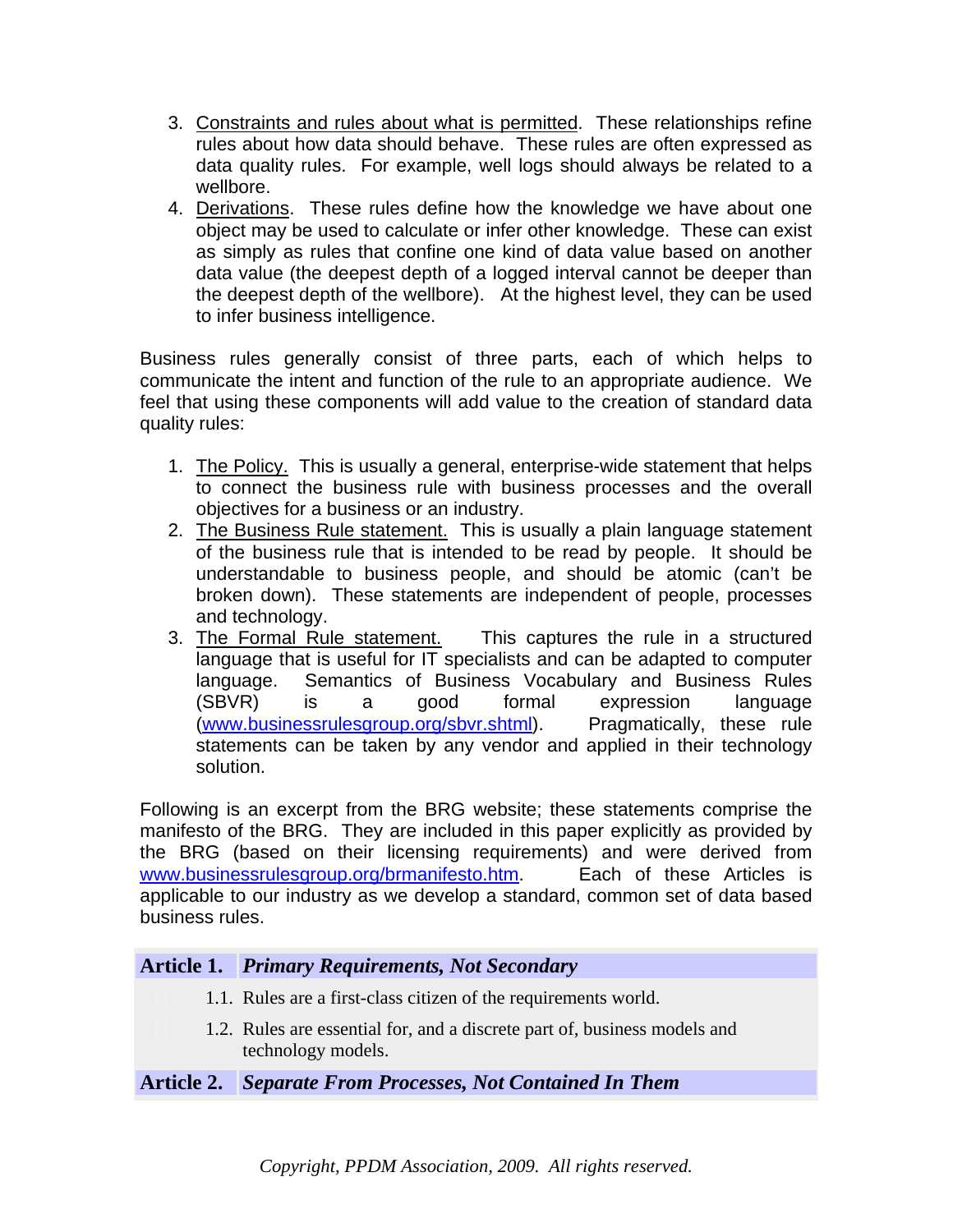- 2.1. Rules are explicit constraints on behavior and/or provide support to behavior.
- 2.2. Rules are not process and not procedure. They should not be contained in either of these.
- 2.3. Rules apply *across* processes and procedures. There should be one cohesive body of rules, enforced consistently across all relevant areas of business activity.

## **Article 3.** *Deliberate Knowledge, Not A By-Product*

- 3.1. Rules build on facts, and facts build on concepts as expressed by terms.
- 3.2. Terms express business concepts; facts make assertions about these concepts; rules constrain and support these facts.
- 3.3. Rules must be explicit. No rule is ever assumed about any concept or fact.
- 3.4. Rules are basic to what the business knows about itself -- that is, to basic business knowledge.
- 3.5. Rules need to be nurtured, protected, and managed.

## **Article 4.** *Declarative, Not Procedural*

- 4.1. Rules should be expressed declaratively in natural-language sentences for the business audience.
- 4.2. If something cannot be expressed, then it is not a rule.
- 4.3. A set of statements is declarative only if the set has no implicit sequencing.
- 4.4. Any statements of rules that require constructs other than terms and facts imply assumptions about a system implementation.
- 4.5. A rule is distinct from any enforcement defined for it. A rule and its enforcement are separate concerns.
- 4.6. Rules should be defined independently of responsibility for the *who*, *where*, *when*, or *how* of their enforcement.
- 4.7. Exceptions to rules are expressed by other rules.

## **Article 5.** *Well-Formed Expression, Not Ad Hoc*

- 5.1. Business rules should be expressed in such a way that they can be validated for correctness by business people.
- 5.2. Business rules should be expressed in such a way that they can be verified against each other for consistency.
- 5.3. Formal logics, such as predicate logic, are fundamental to well-formed expression of rules in business terms, as well as to the technologies that implement business rules.

## **Article 6.** *Rule-Based Architecture, Not Indirect Implementation*

*Copyright, PPDM Association, 2009. All rights reserved.*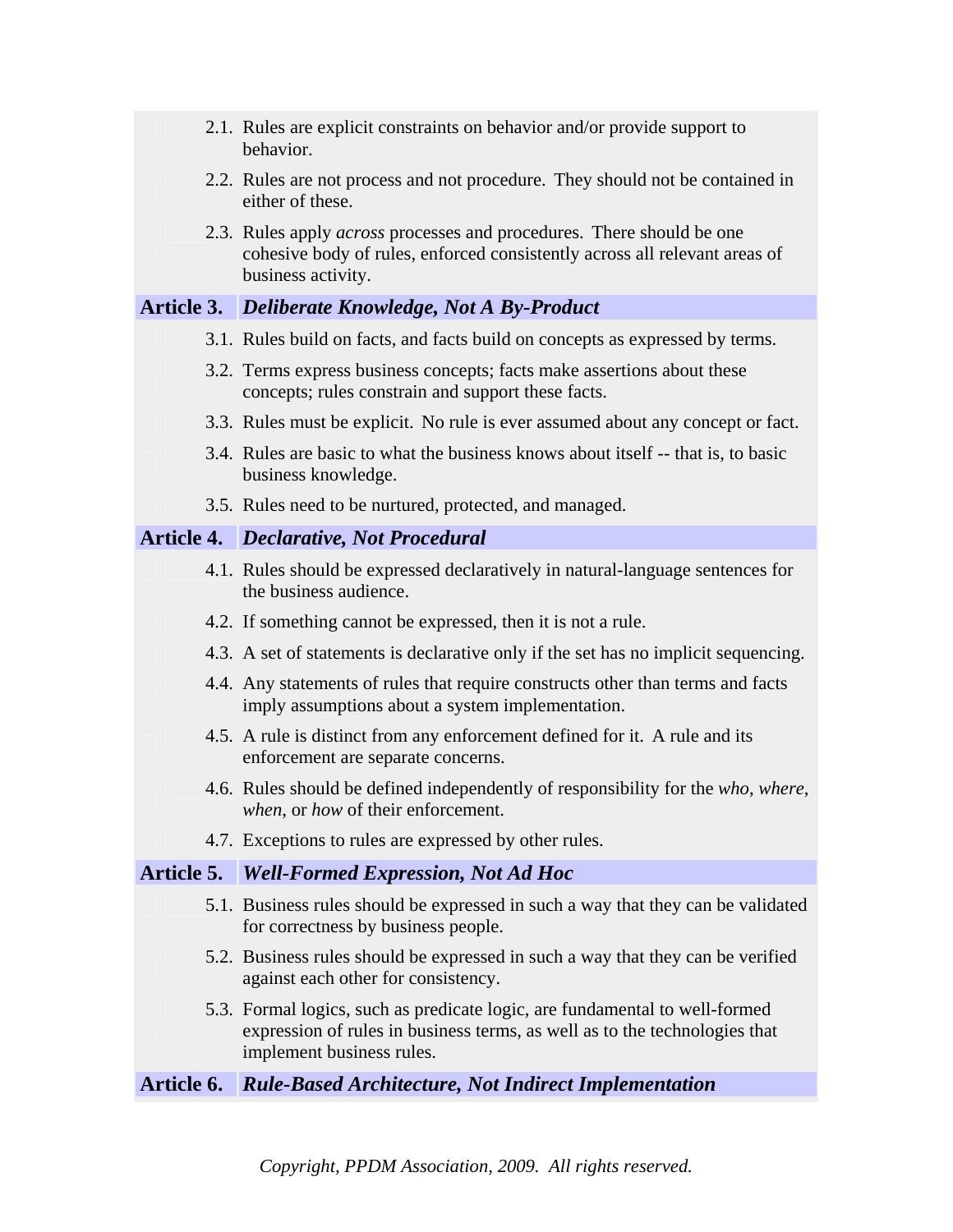- 6.1. A business rules application is intentionally built to accommodate continuous change in business rules. The platform on which the application runs should support such continuous change.
- 6.2. Executing rules directly -- for example in a rules engine -- is a better implementation strategy than transcribing the rules into some procedural form.
- 6.3. A business rule system must always be able to explain the reasoning by which it arrives at conclusions or takes action.
- 6.4. Rules are based on truth values. How a rule's truth value is determined or maintained is hidden from users.
- 6.5. The relationship between events and rules is generally many-to-many.

#### **Article 7.** *Rule-Guided Processes, Not Exception-Based Programming*

- 7.1. Rules define the boundary between acceptable and unacceptable business activity.
- 7.2. Rules often require special or selective handling of detected violations. Such rule violation activity is activity like any other activity.
- 7.3. To ensure maximum consistency and reusability, the handling of unacceptable business activity should be separable from the handling of acceptable business activity.

### **Article 8.** *For the Sake of the Business, Not Technology*

- 8.1. Rules are about business practice and guidance; therefore, rules are motivated by business goals and objectives and are shaped by various influences.
- 8.2. Rules always cost the business something.
- 8.3. The cost of rule enforcement must be balanced against business risks, and against business opportunities that might otherwise be lost.
- 8.4. 'More rules' is not better. Usually fewer 'good rules' is better.
- 8.5. An effective system can be based on a small number of rules. Additional, more discriminating rules can be subsequently added, so that over time the system becomes smarter.

### **Article 9.** *Of, By, and For Business People, Not IT People*

- 9.1. Rules should arise from knowledgeable business people.
- 9.2. Business people should have tools available to help them formulate, validate, and manage rules.
- 9.3. Business people should have tools available to help them verify business rules against each other for consistency.

## **Article 10.** *Managing Business Logic, Not Hardware/Software Platforms*